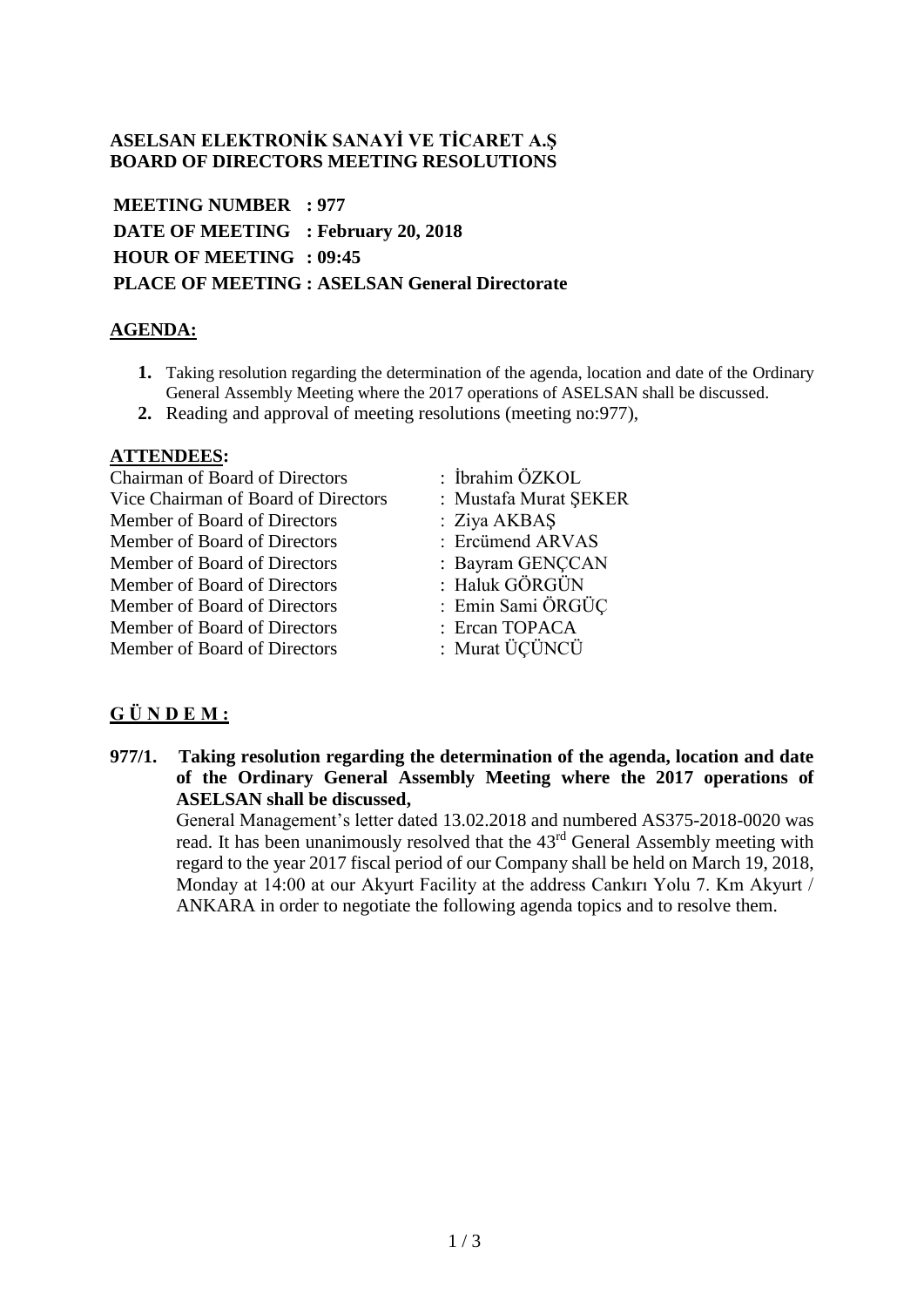# **ASELSAN ELEKTRONİK SANAYİ VE TİCARET A.Ş. AGENDA OF 43 RD ANNUAL ORDINARY GENERAL ASSEMBLY MEETING MARCH 19, 2018**

- **1)** Opening, moment of silence, singing of national anthem and appointment of the Chairman of the Meeting.
- **2)** Reading and discussion of fiscal year 2017 Annual Report prepared by Board of Directors.
- **3)** Reading the fiscal year 2017 report of the independent auditing firm.
- **4)** Reading, discussion and approval of fiscal year 2017 financial statements.
- **5)** Reaching resolution on the acquittal of the members of Board of Directors on operations and accounts of the company for fiscal year 2017.
- **6)** Determination of the dividend distribution for fiscal year 2017 and the dividend payout ratio.
- **7)** Election of the members of the Board of Directors and the independent members of the Board of Directors, whose terms of duties have expired and the determination of their duty term.
- **8)** Determination of the remuneration of the members of the Board of Directors.
- **9)** Approval of the independent auditing firm decided by the Board of Directors, in accordance with the regulations of Capital Markets Board.
- **10)** Submitting information on donations made; guarantee, pledge, mortgage and warranties given on behalf of the third parties and revenue and benefits acquired in 2017.
- **11)** Providing information regarding the reports, which comprises the conditions of the transactions with Undersecretariat for Defense Industries, ASELSANNET Elektronik ve Haberleşme Sistemleri Sanayi Ticaret İnşaat ve Taahhüt Ltd. Şti. and Savunma Teknolojileri Mühendislik ve Ticaret A.Ş. and its comparison with the market conditions in 2017, as per the regulations of the Capital Markets Board.
- **12)** Reaching resolution on the upper limit of the donation and aids to be made in fiscal year 2018.
- **13)** Reaching resolution on the upper limit of the sponsorships to be made in fiscal year 2018.
- **14)** Submitting information on the subject that shareholders who have a management control, members of board of directors, managers with administrative liability and their spouses, relatives by blood or marriage up to second degree may conduct a transaction with the corporation or subsidiaries thereof which may cause a conflict of interest and compete with them.
- **15)** Reaching resolution on the increase in the registered capital upper limit of our company and the amendment in the Article 6 titled "Registered Capital of the Company" of the Articles of Association.
- **16)** Discussion on capital increase.
- **17)** Wishes and recommendations.